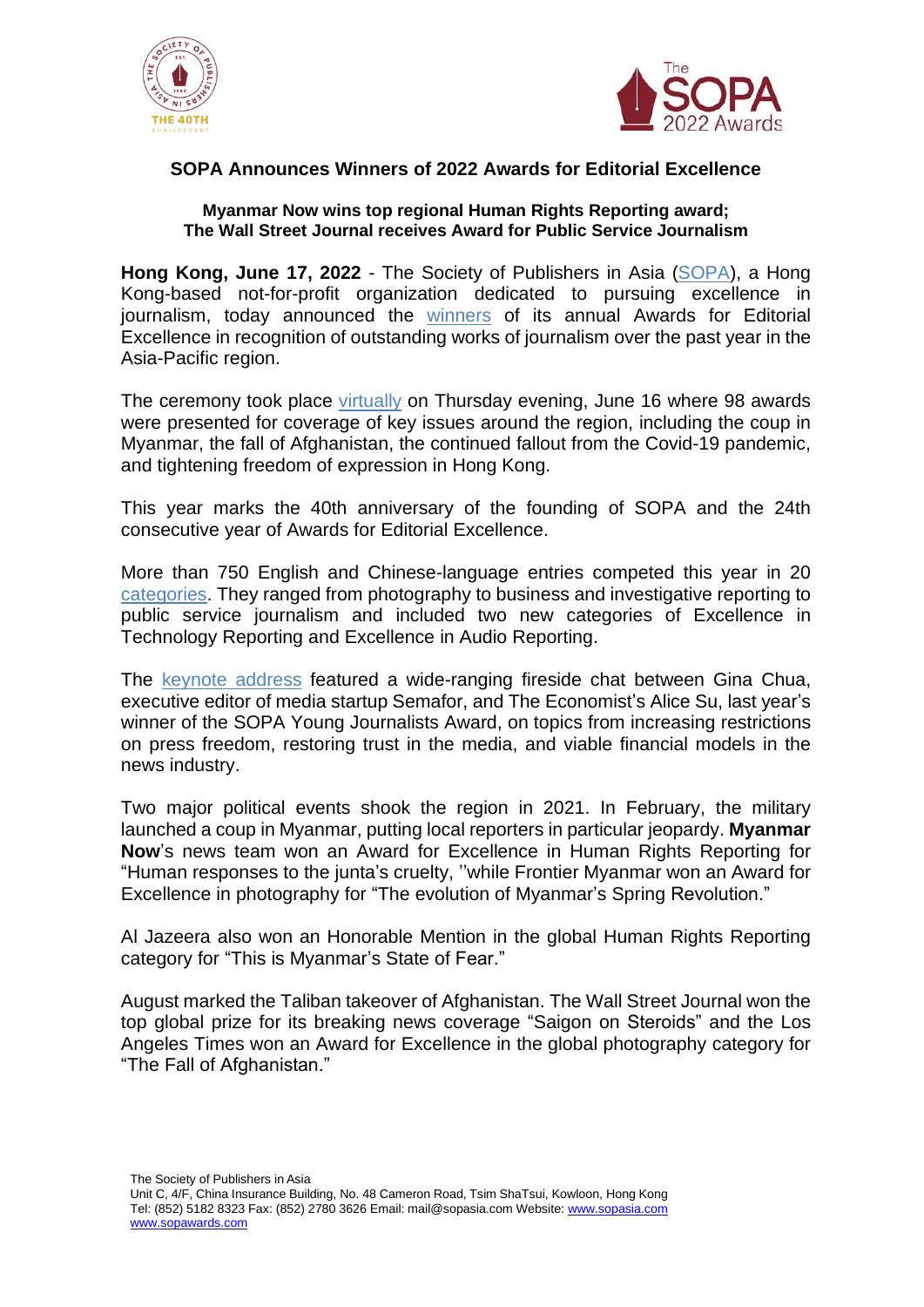



Women's Issues stayed in the news again this year with the global Award for Excellence going to 1843 Magazine, The Economist and The Fuller Project, for "She was trafficked into a giant brothel. Now she runs it" and Sixth Tone won the regional Award for Excellence for "A Woman's Quest for Motherhood. A Cross-Border Trade in Babies."

The new category of Audio Reporting drew strong contenders, including startup Project Brazen, whose podcast "Fat Leonard" won a global Award for Excellence. And in the new Technology Reporting category, Tencent News won the Chineselanguage Award for Excellence for "Across the Ruins: The Bicycle Sharing Drama Has Not Ended."

The fallout from Beijing's imposition of a national security law in Hong Kong was also a focus as was increasing tension between Beijing and Taipei.

Ming Pao won the Award for Excellence in Chinese-language for Explanatory Reporting for "National Security Law: Year One." And Initium Media's report on the historic closure of a Hong Kong newspaper took Honorable Mention in the breaking news category for'" Like a hand over your mouth': Journalists, readers and newspaper sellers say goodbye to Apple Daily."

CommonWealth Magazine won the Chinese-language Award for Excellence in the Infographics category for its depiction of "The Direst Straits: Why Has the Chinese Military Increased Activity Near Taiwan?"

In awarding the prestigious **SOPA Award for Public Service Journalism to The Wall Street Journal** for its coverage of the Covid-19 pandemic, "Of Unknown Origin," the judges said: "No other news story has been of greater public interest in this year."

**Madeleine Lim, Senior Executive Editor Asia at Bloomberg News and Chair of the SOPA Editorial Committee**, said: "Congratulations to the winners for your excellent work and thank you to everyone who submitted to the awards and to the judges who volunteered their time to make the difficult decisions selecting the best of the best."

"How uplifting to see such a strong field of entries across so many different categories," said **Byron Perry, Founder and CEO of Coconuts Media and Chair of the SOPA Board**. "Your terrific work exemplifies why we need good journalism now more than ever. I salute all of you for telling the true stories of our times in a compelling and impactful way."

The SOPA 2022 Awards Platinum sponsor is Google News Initiative; the Gold sponsor is the Judith Neilson Institute for Journalism and Ideas; and the Silver sponsor is WP Engine.